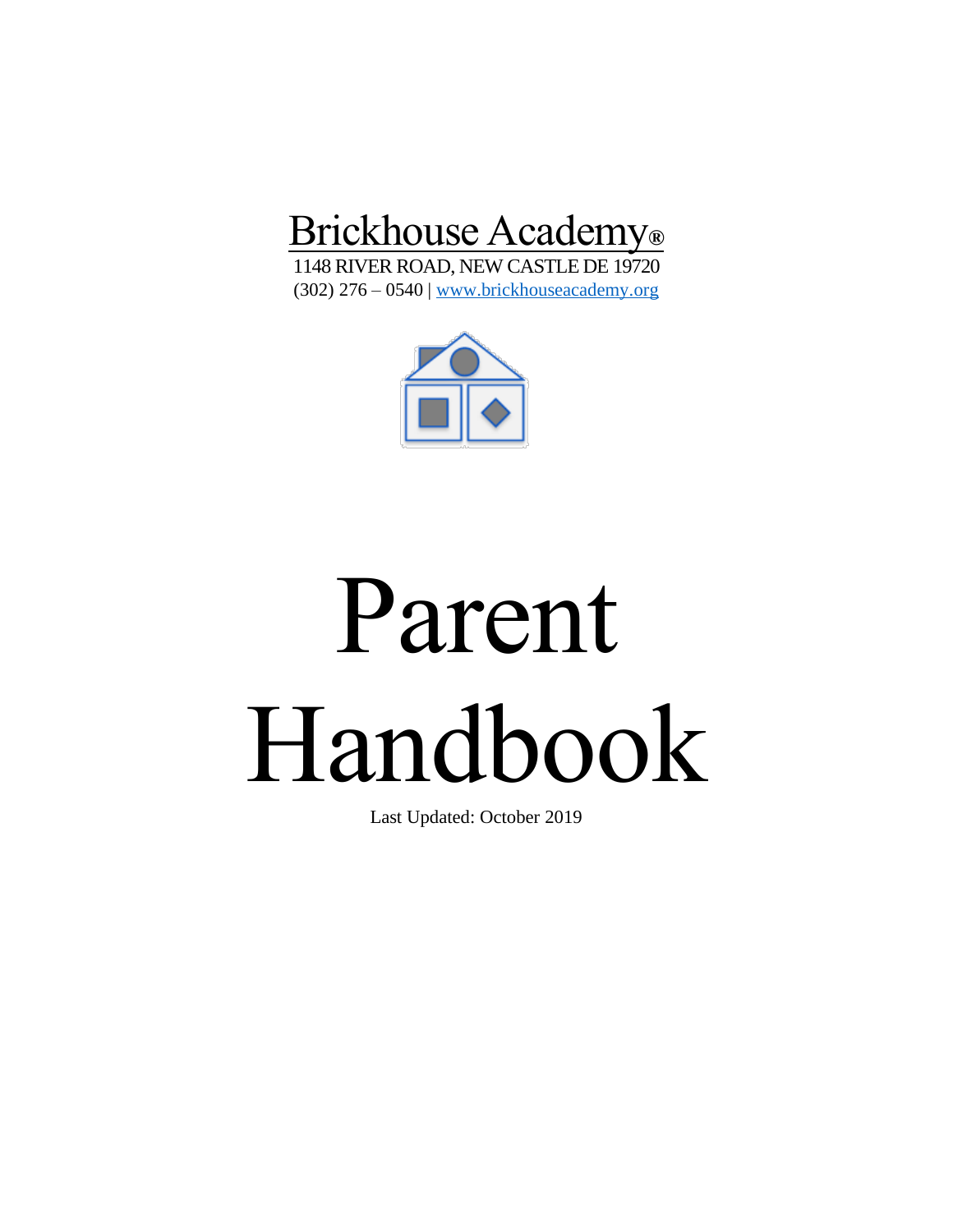This handbook contains the policies and procedures of Brickhouse Academy Large Family Childcare Home (LFCCH). We appreciate your understanding of the need to have regulations in place for the good functioning of the childcare facility. Policies enable us to have a professional and defined childcare where students can learn and grow. We hope that this is an element of the reason you have chosen to be a part of this childcare facility.

The school may change any of its policies and procedures and apply them as circumstances dictate. Students and parents must accept and abide by the school's policies and procedures for the student to attend the school. For clarification about a policy or procedure, please contact the Administration.

#### Dear Parents,

Welcome to Brickhouse Academy! This Parent Handbook reflects the policies of Brickhouse Academy Large Family Childcare Home. Enrolling your child at Brickhouse Academy includes the personal responsibility to read, understand, and follow the policies contained in the Handbook. Parents accept the responsibility to follow all school regulations and to direct their children to do the same.

In working more closely with us, you will be able to see the effort and interest we put into continually working to form, enrich, guide, and prepare each child for a successful future. It is important that we have your support and encouragement in working to reach our goals. As you work with us, if there is any policy you do not understand, please feel free to ask for an explanation.

We look forward to working with you to lay a strong learning foundation that promotes academic excellence for your child.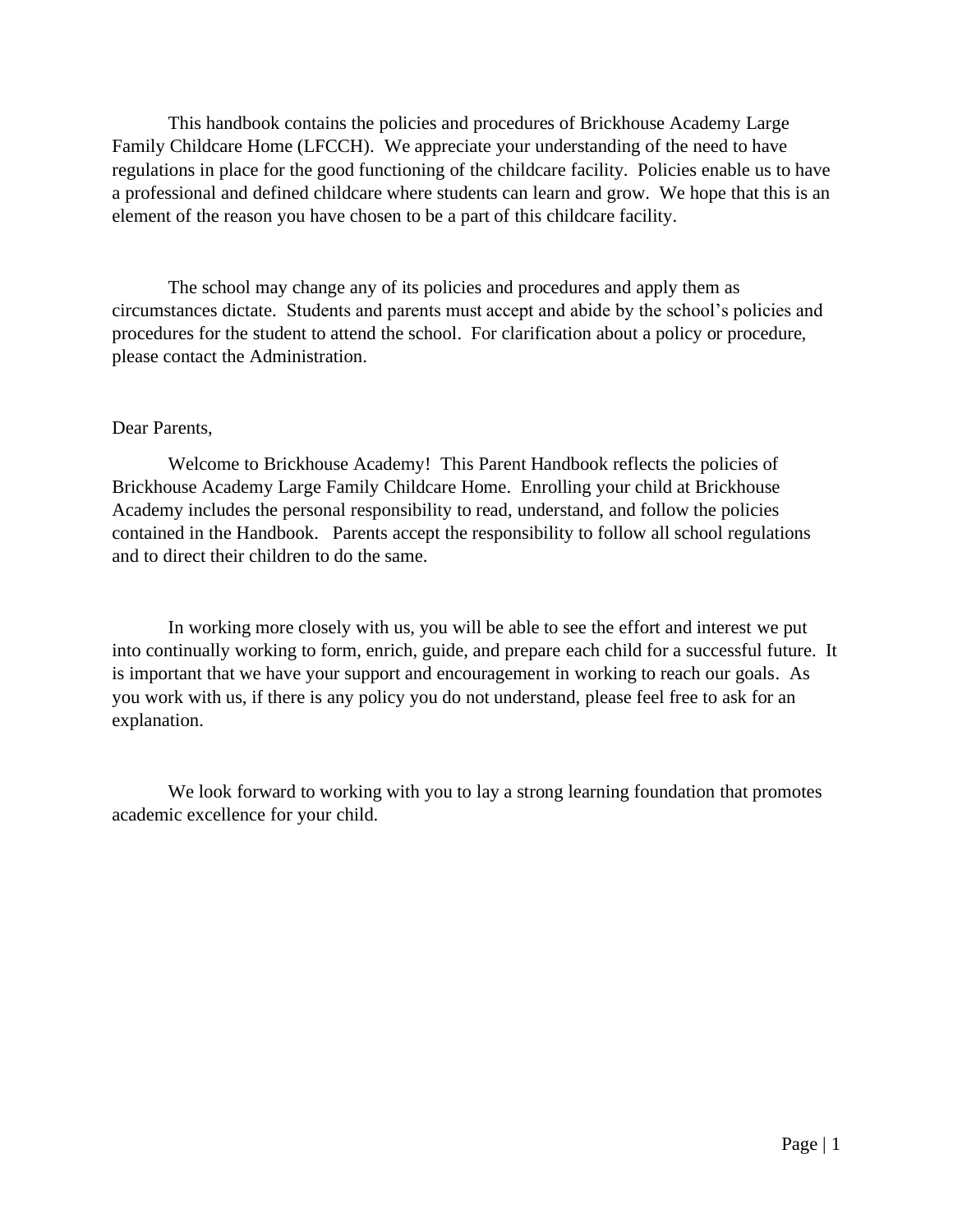### Philosophy

Our philosophy is based on eight bold ideas: Integrity and Honesty; Take on Big Challenges, Accountability, Passion, Be Open, Respectful, and Trustful; Strive for Excellence; Growth Mindset, and Culture and Inclusion. The vision epitomizes the organization's core values and promote a culture of creativity, innovation, inclusiveness, and teamwork.

#### **Integrity and Honesty**

Integrity and honesty are about how we act when no one is looking. It is at the heart of our every interaction, deed, and decision we make. Integrity and honesty add up to trust – and when there is trust, anything is possible.

#### **Take on Big challenges**

We always operate by the creed and positive attitude that if you believe you can, you can. Therefore, we will never only pick the easy problems to solve. Our very existence will be borne of the desire to innovate and deliver the best education and service to every child in our school not matter who they are, their background, or learning abilities. The bigger the challenge, the more grit, fortitude, courage, and optimism we will apply.

#### **Accountability**

Having a shared vision means that we must all take full responsibility for our actions. Therefore, we will make commitments every day, spoken and unspoken, to address issues headon without fear of reprisal. In hallway conversations, meetings, and every single time someone interacts with our school, is an opportunity to build credibility, partnership, and trust – or not. We must value accountability because it matters to the organization and each of us.

#### **Passion**

At Brickhouse Academy, our fervor comes from our deep belief in the potential of every child. We believe that our combined contributions have the power to change every child's life in our school for the better, for real – and we must be assiduous in this pursuit. Thus, by reaching out to each student with sincere passion, the expectation is that the same is reciprocated by every student as well as their parents or guardians. That is what should motivate us to work every day.

#### **Be Open, Respectful, and Trustful**

The concern you show for others is one of the clearest and most unambiguous signals of your trust. It is how we relate to others in the society we live in, love in, and create in. Therefore, we will listen and assume good intent in our students and each other every day to ensure we continue to build and maintain a climate of trust.

#### **Strive for excellence**

Our goal is excellence, our path there is learning. We will always take calculated risks, experiment, and invite honest feedback that provides meaningful insight that enables continuous improvement within our origination.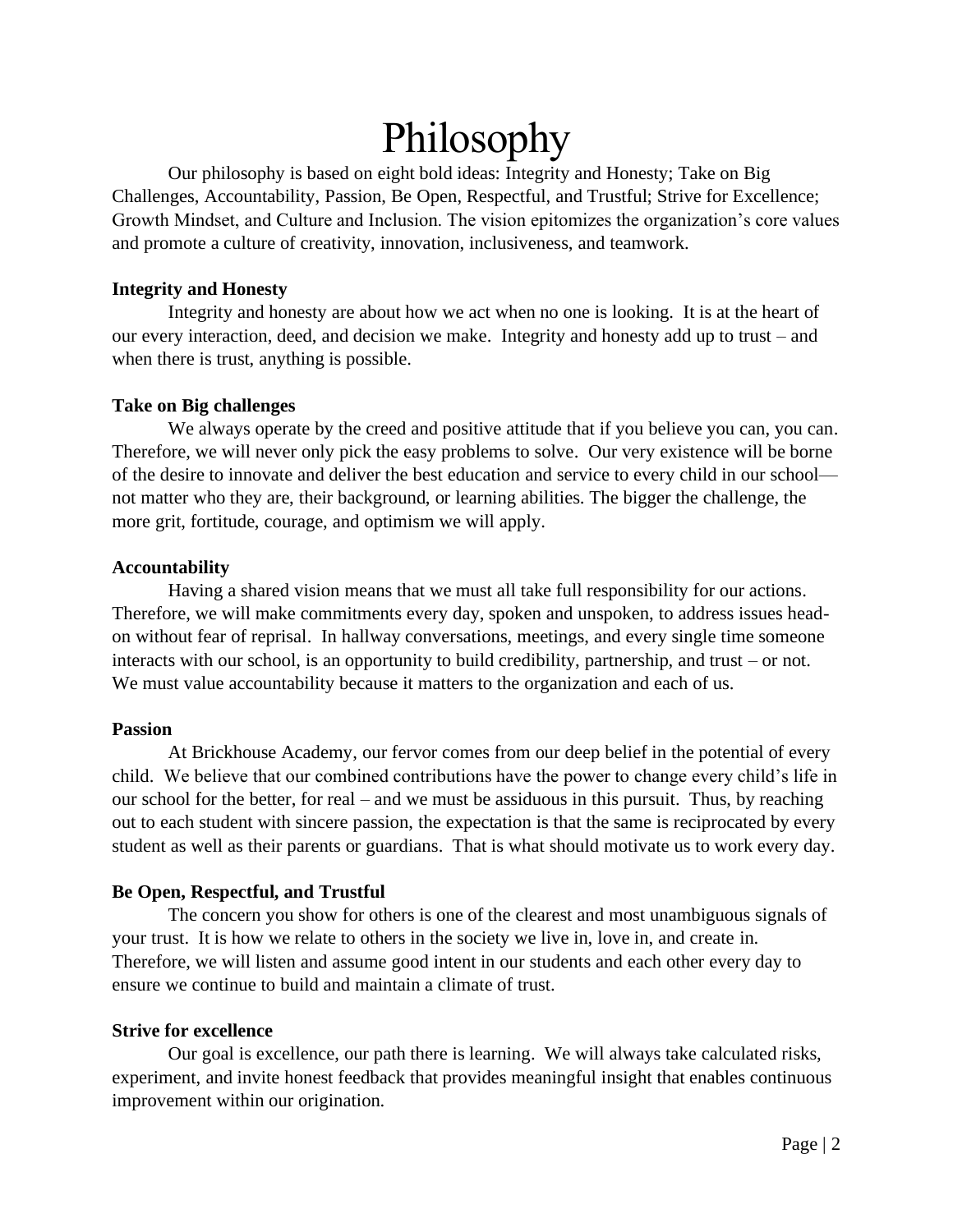#### **Growth Mindset**

When we share in a growth mindset, only then can we be diverse and inclusive. This means reflecting on our past, attending to the present, and evaluating the prospects for the future. This means learning about our students, their parents or guardians, and the community with a beginner's mindset and then providing solutions that meet and exceed their needs. It is about being insatiable in our desire to learn from others and bringing that knowledge into our organization, while employing innovative ideas to educate our students – rejecting plateaus and inviting learning. For us to thrive, especially through prolonged periods of time, we must recognize that the world is not a fixed place; that it is constantly shifting and reacting to greater forces. Thus, for us to be successful, we must be flexible and embrace evolution, even when it is uncomfortable or expensive.

Growth mindset is also about taking bold and courageous actions. By empowering broad-based actions and removing as many barriers, we go from a fixed mindset to growth mindset. We go from being good to getting better. This means not being afraid to experiment, take risks, or fail. Thus, we will persist in the face of setbacks, see failures as essential to learning, learn from criticism, find lessons and inspiration in the success of others, and embrace challenges with agility.

#### **Culture and Inclusion**

What we do not know can hurt others. We do not make snap judgments about a person based on her or his appearance. As humans—even the most progressive of us—we are programmed to subconsciously collect and store these unconscious biases

Unconscious bias is about preferring or against a person or group—a preference that one is not aware of having, but nevertheless communicated through statements or actions. When it comes to the workplace—and what makes it so important to call out—is that these judgments can give people both unearned advantage and unearned disadvantage.

People can also be biased about anything, not just physical factors, but also things like communication style or what someone does in their free time. When people do not fit our internalized expectations, we can sometimes have difficulty seeing their talents, motivations, and potential clearly—which can cause us to interact with them less effectively.

Unconscious bias needs to be acknowledged and monitored. When we understand how biases influence our behavior, we can act to create an inclusive culture, one where everyone can contribute, innovate, and provide the best learning environment and experience for every student, as well as an inclusive and productive working environment for ourselves.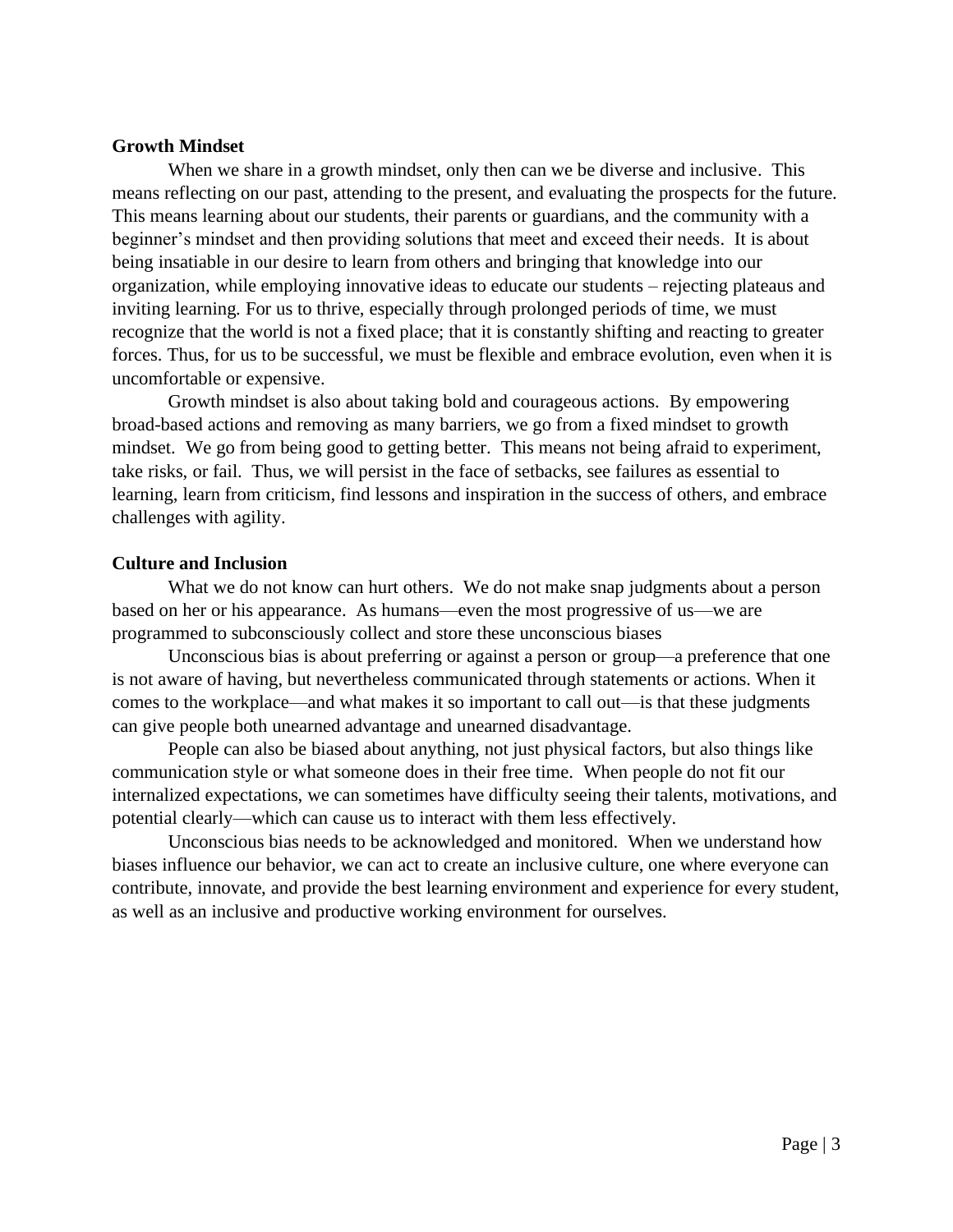### Daily Schedule

The daily schedule listed below is available at [https://brickhouseacademy.org/daily-schedule:](https://brickhouseacademy.org/daily-schedule)

| <b>From</b> | To             | <b>Activity</b>                                     |
|-------------|----------------|-----------------------------------------------------|
| 6:00 AM     |                | 7:30 AM Opening/Drop off/Free play/morning routines |
| 7:00 AM     | 8:00 AM        | <b>Breakfast</b>                                    |
| 8:00 AM     |                | 8:30 AM Free play continues/Toileting               |
| 8:30 AM     |                | 9:30 AM Circle time/Reading readiness               |
| 9:30 AM     |                | 10:00 AM Outdoor play                               |
| 10:00 AM    |                | 10:15 AM Toileting/Hand wash/Snack                  |
| 10:15 AM    |                | 10:30 AM Outdoor play                               |
| 10:30 AM    |                | 11:30 AM Story time/Educational activities          |
| 11:30 AM    |                | 12:15 PM Toileting/Hand wash/Lunch                  |
| 12:15 PM    |                | 2:45 PM Nap time                                    |
| $2:45$ PM   |                | 3:00 PM Toileting/Hand wash/Snack                   |
| 3:00 PM     | 3:30 PM        | Outdoor play                                        |
| 3:30 PM     |                | 4:00 PM Circle time/Various educational programs    |
| 4:00 PM     | 4:30 PM        | Creative arts                                       |
| 4:30 PM     |                | 5:45 PM Free play/Pick up/Closing                   |
| 6:00 PM     | 6:00 AM Closed |                                                     |

### Positive Behavior Management

At Brickhouse Academy Large Family Child Care Home (LFCCH), we have rules to keep all children safe. If a child breaks a rule, I will redirect the child and explain why the rule is important to children who are able to understand. If breaking rules becomes a persistent problem, we will notify you and discuss ways to handle the problem together.

We believe in using positive reinforcement by praising a child when they are behaving well. Throughout the day, we will offer praise, attention, compliments, and rewards to your child. Based on my previous experiences, we believe this technique works best to encourage good behavior.

### Emergency Health Policy

The following will occur in the event of a medical emergency involving your child:

- An ambulance will be notified if there is a life-threatening accident, injury, or illness.
- For non-life-threatening emergencies that require prompt medical attention, my substitute, **Miss Michiel Campbell**, will transport your child unless you are able to pick the child up immediately.
- You will be notified immediately if your child becomes seriously ill or injured while attending my family childcare home.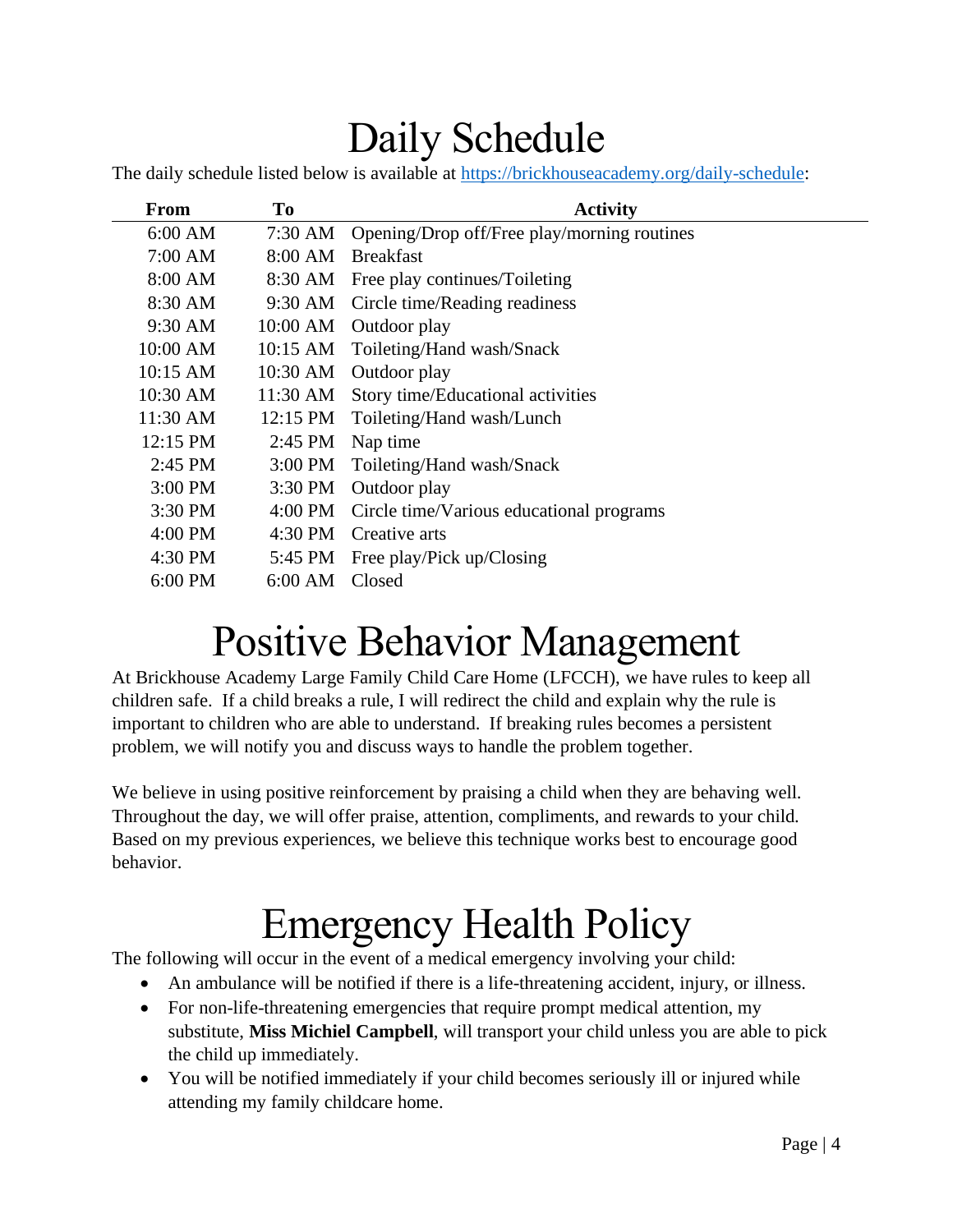• If you are unable to be reached, your child's emergency contact listed on the information card will be notified.

# Illness Policy

If your child becomes ill or exhibits symptoms of illness, I will notify you immediately. I will ensure the child's needs for rest, comfort; food, drink, and appropriate activity are met until the child can be picked up. **Please do not drop your child off when your child is sick**.

# Health Exclusions

Ensuring children's health is of primary importance to me. Therefore, if your child exhibits any of the following symptoms or illnesses he or she will be unable to attend my family child care home without written follow-up from the child's health care provider stating the child has been diagnosed and the illness poses no serious health risk to the child or other children:

### **Symptoms of Illness for Exclusion Includes:**

- Temperature of 100°F or higher without medication even if there has not been a change in behavior for infants four months old and younger;
- Temperature of 101°F or higher without medication accompanied by behavior changes or symptoms of illness for children older than four months;
- Symptoms of possible severe illness, such as unusual tiredness, uncontrolled coughing, unexplained irritability, persistent crying, difficulty breathing, wheezing, or other unusual signs;
- Diarrhea: two or more times of loose stool during the past 24 hours, or if diarrhea is accompanied by fever, exclude for 48 hours after the symptoms end;
- Blood in stools not due to change in diet, medication, or hard stools;
- Vomiting; two or more times in the past 24 hours, or one time if accompanied by a fever until 48 hours after the symptoms end or until a health care provider determines the vomiting is not contagious and the child is not in danger of dehydration;
- Ongoing stomach pain (more than two hours) or off-and-on pain due to a fever or other symptom;
- Mouth sores with drooling;
- Rash with fever or behavior change;
- Purulent conjunctivitis "pink eye" (defined as pink or red conjunctiva with white or yellow eye discharge), until 24 hours after starting antibiotic treatment;
- Scabies, until 24 hours after starting treatment;
- Pediculosis "head lice" or nits, until 24 hours after starting treatment;
- Tuberculosis, as directed by DPH;
- Impetigo, until 24 hours after starting antibiotic treatment and sores are dry;
- Strep throat or other streptococcal infection, until 24 hours after starting antibiotic treatment;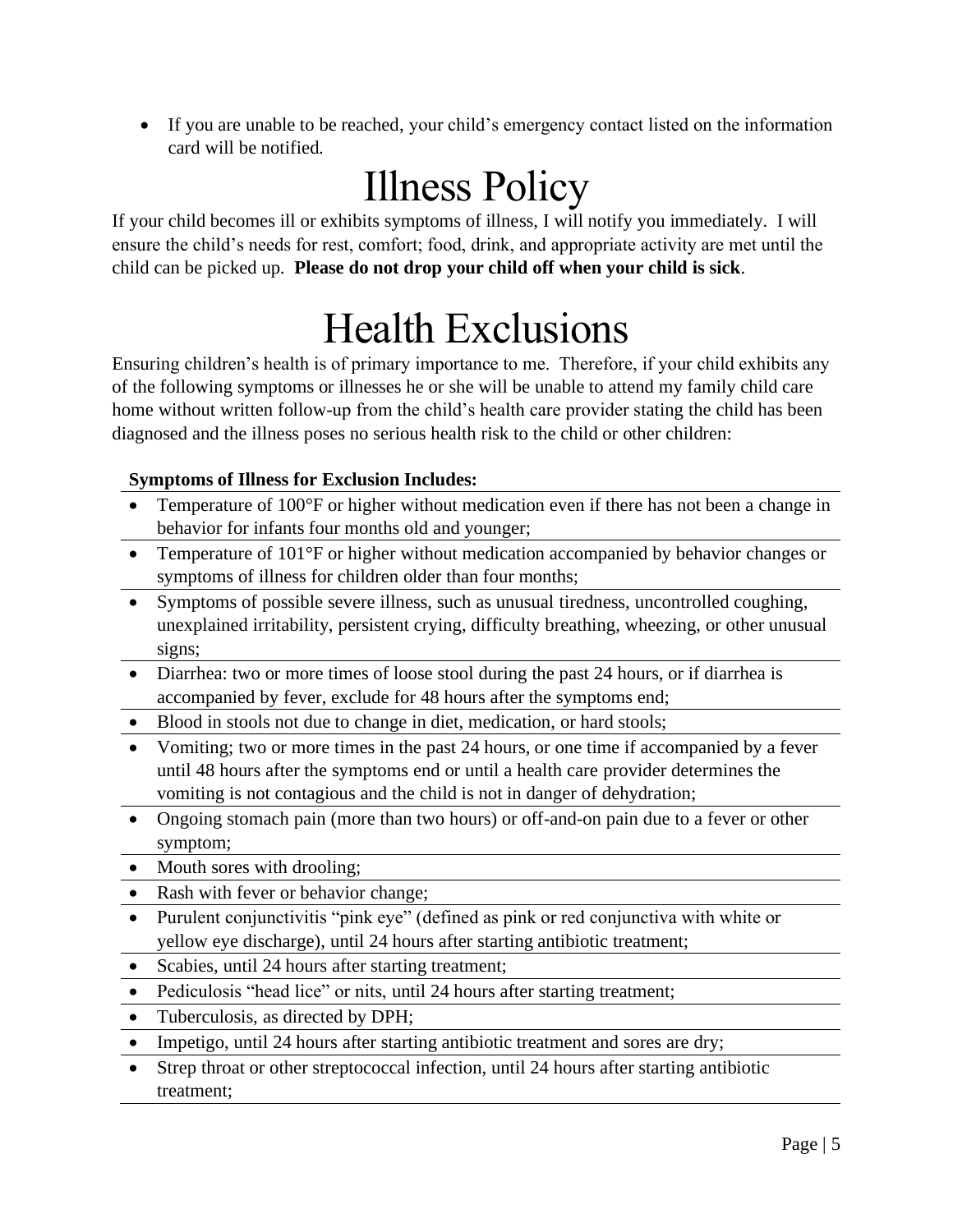#### **Symptoms of Illness for Exclusion Includes:**

- Varicella-Zoster "chicken pox," until all sores have crusted and are dry (usually six days);
- Shingles, only if sores cannot be covered by clothing or a bandage; if not, exclude until sores have crusted and are dry;
- Pertussis, until completing five days of antibiotic treatment;
- Mumps, until five days after onset of glandular swelling;
- Hepatitis A virus, until one week after onset of jaundice, or as directed by DPH;
- Measles, until four days after arrival of rash;
- Rubella, until seven days after arrival of rash;
- Herpetic gingivostomatitis "cold sores," if the child is too young to have control of saliva; or
- Unspecified short-term illness, not chronic illness if the child is unable to participate in activities or the facility cannot provide care for this child and the other children.

# Communicable Disease Policy

Children with a reportable communicable disease as listed on the Department of Public Health's website, [http://www.dhss.delaware.gov/dhss/dph/dpc/rptdisease.html,](http://www.dhss.delaware.gov/dhss/dph/dpc/rptdisease.html) will not be admitted for care unless written documentation from the child's health care provider states the child has been evaluated and presents no risk to the child or others or the Department of Public Health has advised me that the child presents no risk to others. If your child is exposed to a communicable disease while in care, you will be notified and given information on the symptoms of the disease.

# Food and Nutrition Policy

Meals and snacks will be provided each day as described below.

- Breakfast will be served daily from 7:00 am to 8:00 am A typical breakfast will include whole milk for one-year-old children and 1% milk for children aged 2 years and older, banana, and whole grain cereal. Portions will be based on the CACFP recommendations.
- A morning snack will be provided daily at 10:00 am A typical snack will include celery, carrots, cheese, and water.
- Lunch will be served daily from 11:30 am. to 12:15 pm A typical lunch will consist of green peppers, mushrooms, broccoli, beans, and cheese served on whole grain fajitas. Milk will be served as the beverage.
- An afternoon snack will be provided between 2:30 and 2:45 P.M. A typical snack will include whole grain pretzels, apple slices, and water.

*Please note all meals and snacks served will follow the nutritional guidelines set forth by the Child Adult Care Food Program.* The monthly menu will be posted on our Website at [https://brickhouseacademy.org/menu.](https://brickhouseacademy.org/menu) Your child will be encouraged to eat, but not forced to eat. If you do not want your child to eat certain foods due to food allergies,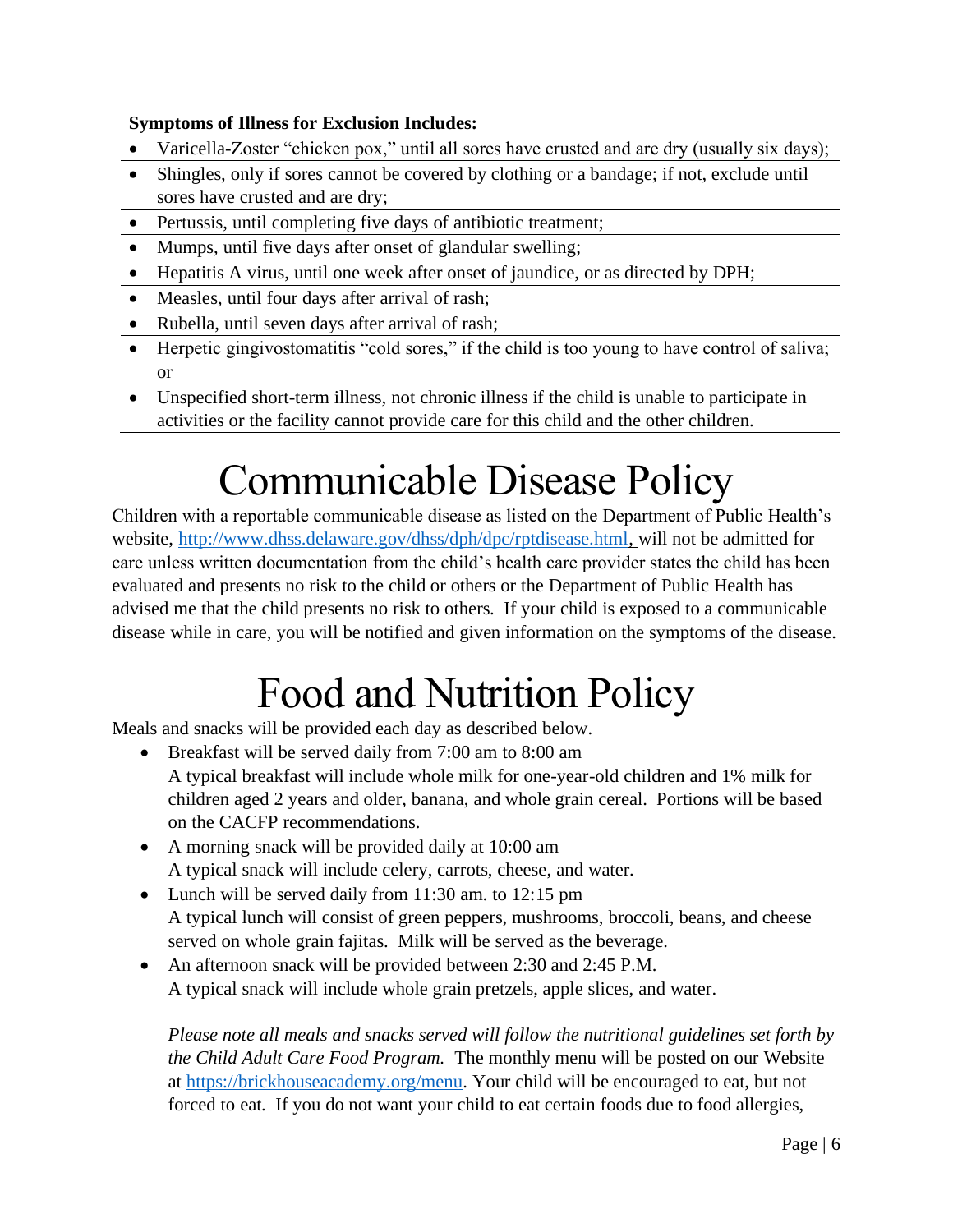religious reasons, or your family's food preferences please list those on the child's information card. If these foods modify your child's basic meal patterns written documentation is required from the child's health care provider.

# Release of Children

- Your child will only be released to the people you authorized.
- Children are to be signed in and out daily on the attendance sheet. Unless, you have given written permission for your school-age child to walk home.
- Authorized people not known to me or my substitute will be required to show a stateissued identification card. A record of the identification will be kept in your child's file.
- Children will be released to only custodial parents unless previous arrangements have been made. Court documents detailing custody arrangements are to be provided.
- If an authorized person appears intoxicated or under the influence of drugs or alcohol, an emergency contact will be called. **The police will be notified if the person attempts to departs with the child.**
- **Your child WILL NOT be release to any unauthorized or unapproved person.**

# Accidents, Injuries, and Serious Incidents

- If your child becomes injured, is bitten, or involved in a physical altercation with another child while in care, emergency action will be taken to protect your child from further harm, and you will be notified immediately at your listed phone number.
- If your child receives a serious injury, you will be notified immediately at your listed phone number. Per licensing regulations, serious injury includes any impact to a child's head. Therefore, if your child falls and bumps his or head you will be notified immediately at your listed phone number.
- An accident/injury report will be completed and provided to you within one business day and a copy of this report will be kept in your child's file.
- You will be notified via email (and in person) of less serious accidents/injuries before your child is released at the end of the day. Less serious injuries include bumps, scrapes, and scratches.
- If your child has a serious incident such as a seizure or allergic reaction you will be notified immediately at your listed phone number and receive a report.
- A parent/guardian signature will be required for documentation that I notified you of the accident/injury/serious incident.

# Child Abuse and Neglect

As a childcare provider, I must report suspected child abuse and neglect to the Division of Child Protective Services of the Department of Child Youth and Their Families. My priority is to make sure your child is safe and his or her needs are met.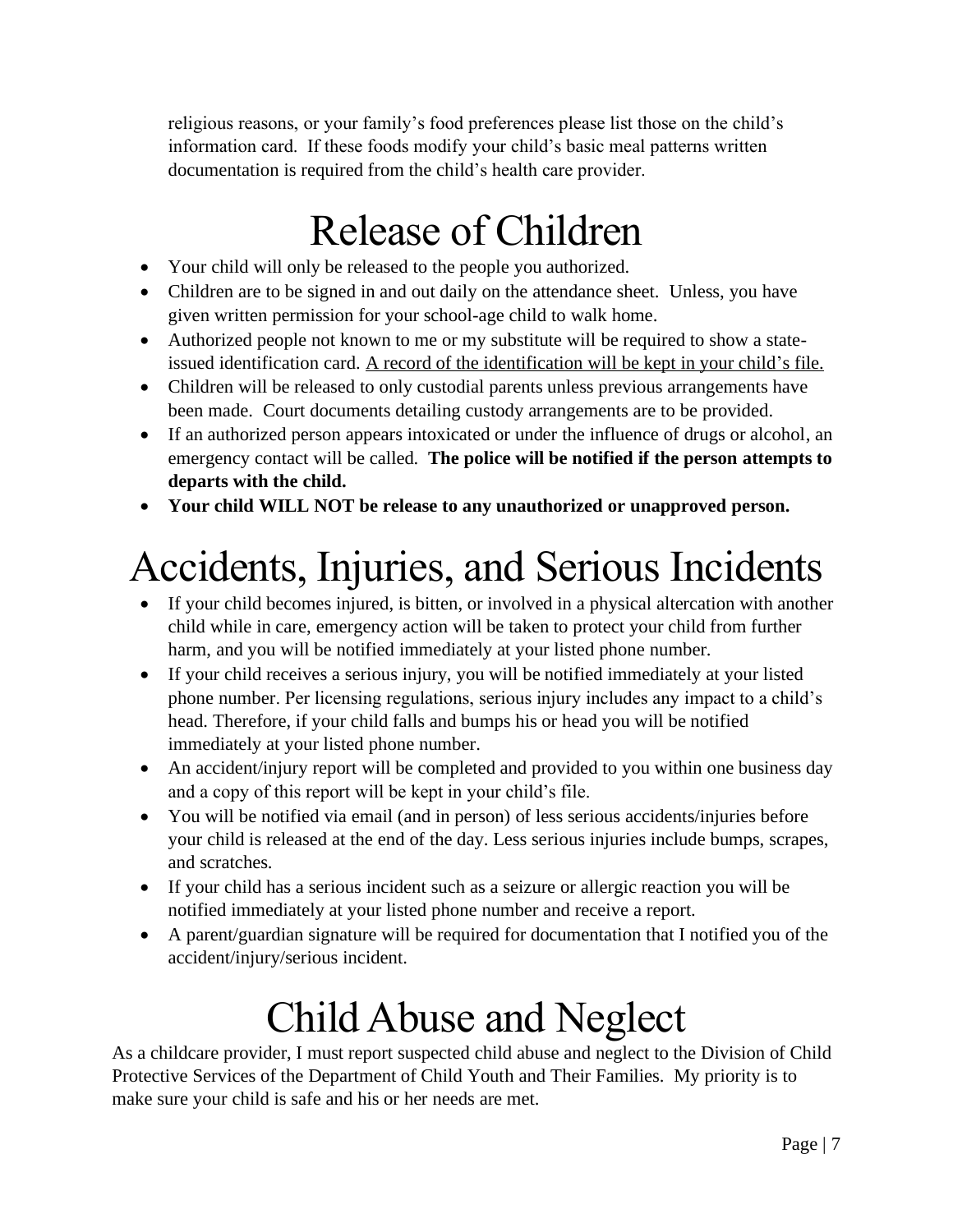### Medication Policy

Brickhouse Academy is certified to administer medication. The Office of Child Care Licensing considers anything other than soap and water to be medication. Before I administer any medication, you must complete an administration of medication record and include all of the required information. Medication must be in its original container and labeled with the child's name. When your child no longer needs the medication or the medication has expired, I will return the medication to you. To comply with the Americans with Disabilities Act, I will make reasonable accommodations for children with medical needs. A school-age child may selfadminister medication with written parent and health care provider permissions. These permissions must indicate the child is able to safely self-administer the prescribed medical care, identify and select the correct medicine and dosage, if applicable, and administer the medical care at the correct time and frequency.

### Safe Sleep for Infants

To reduce the likelihood of Sudden Infant Death Syndrome (SIDS) the following safe sleep practices are used at Brickhouse Academy's LFCCH:

- Infants are placed to sleep on their backs.
- If your child falls asleep in a car seat, swing, or seat, he or she will be immediately moved to his or her assigned crib.
- Soft mattresses, pillows, sofas, and waterbeds are prohibited as sleep surfaces.
- Mattress will be set at their lowest position.
- Crib slats are no more than 2 3/8 inches apart.
- Mattresses are firm and tight fitting, covered with a non-absorbent cleanable cover directly on top of the mattress or pad along with a tight-fitting sheet on top of that covering.
- Objects or toys hung over crib are held securely and would not injure the child if they were to fall.
- Blankets, comforters, quilts, pillows, and stuffed animals will be removed from crib prior to placing the infant inside.

### Suspension and Expulsion

Brickhouse Academy has completed many trainings to learn to provide social and emotional nurturing and redirection for each individual child, particularly those who present challenging behaviors. These trainings included developmentally appropriate behavior, cultural responsiveness, family engagement, adverse childhood experiences, trauma informed care, and evidence-based practices. Brickhouse Academy completes training each year to understand children who have challenging behavior.